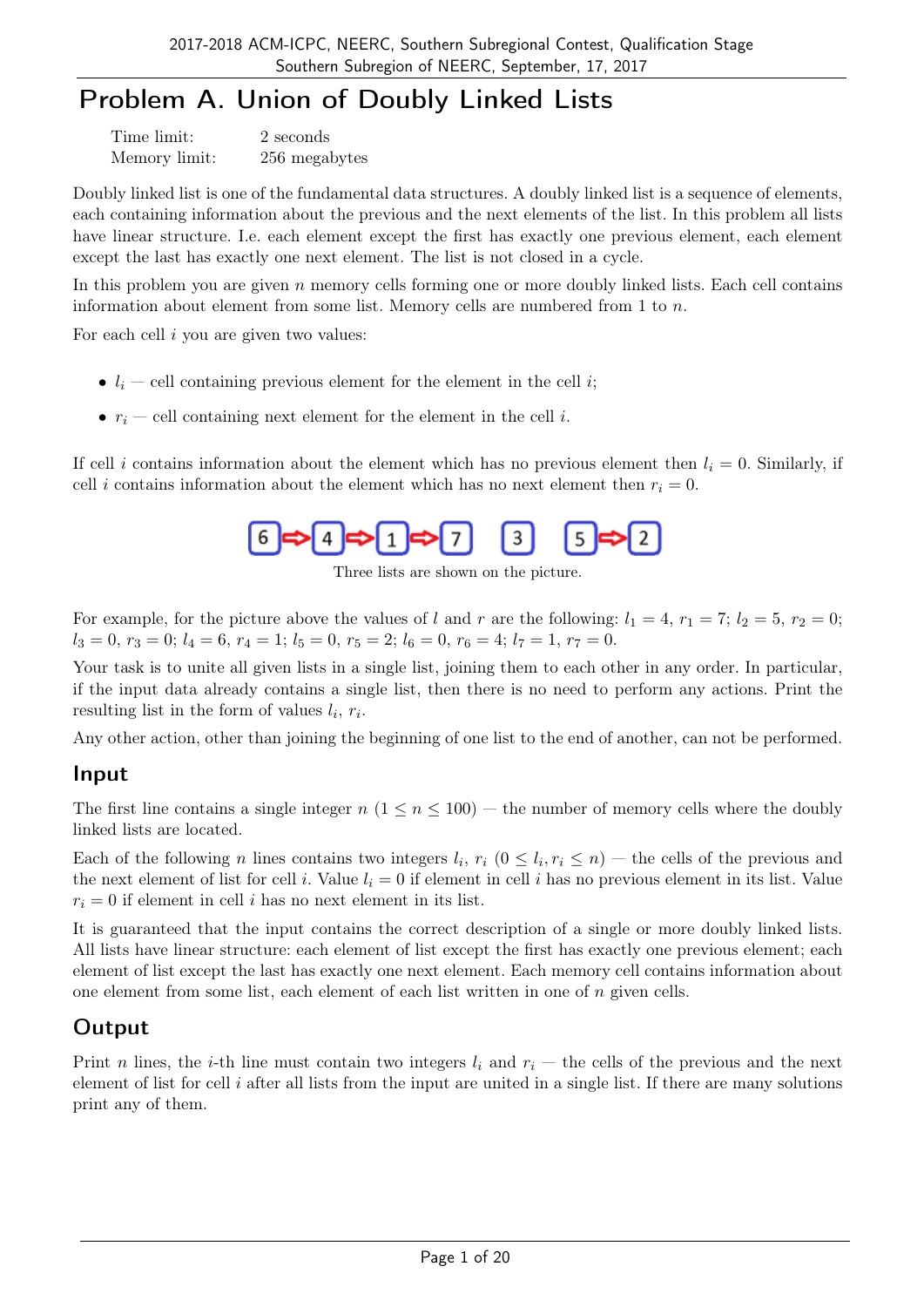| standard input | standard output |
|----------------|-----------------|
| 7              | 4 7             |
| 4 7            | 5 6             |
| 5 0            | 0 <sub>5</sub>  |
| $0\quad0$      | 6<br>-1         |
| 6 1            | 3 <sub>2</sub>  |
| 0 <sub>2</sub> | 24              |
| 0 <sub>4</sub> | 1 <sub>0</sub>  |
| 1 <sub>0</sub> |                 |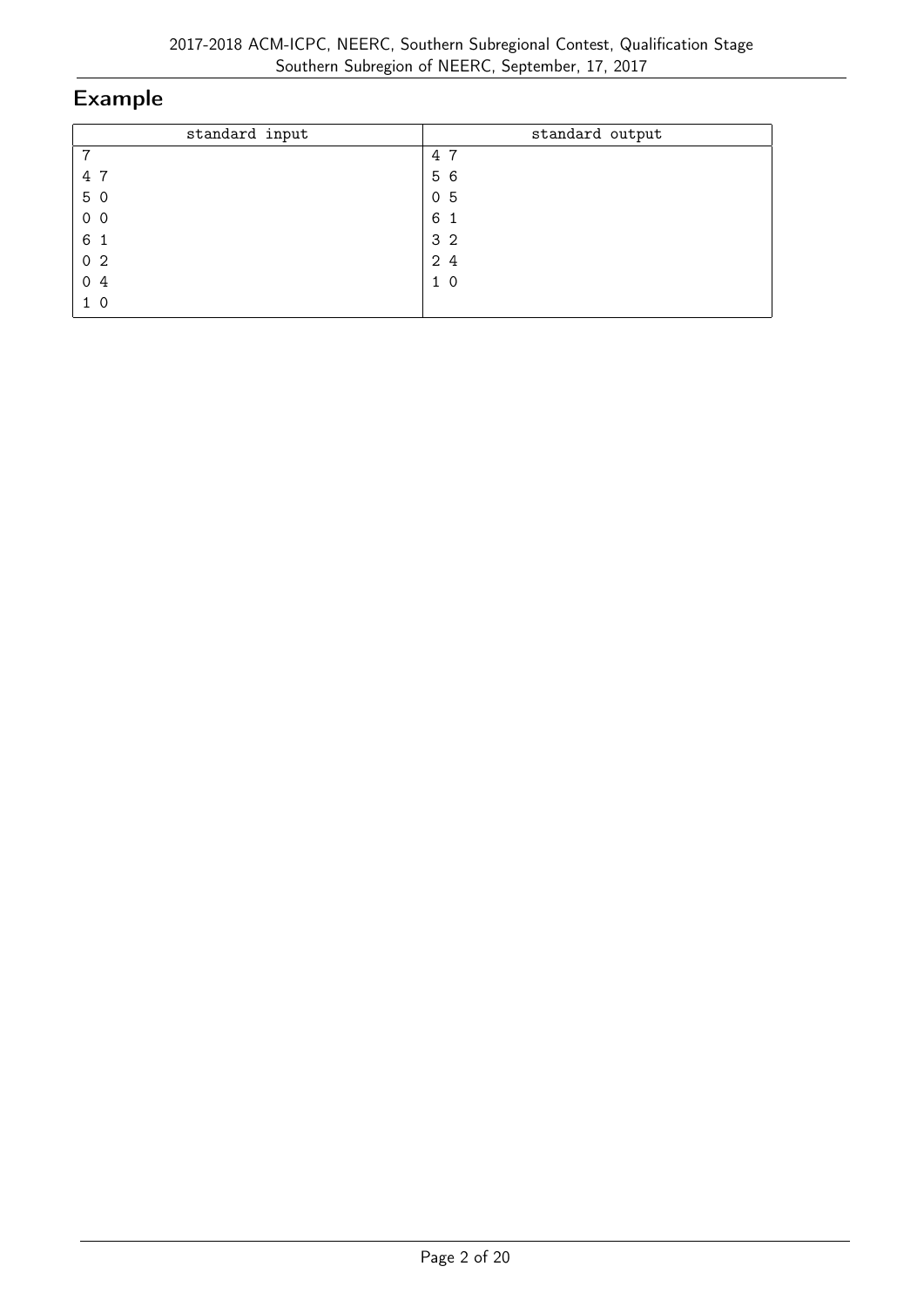# Problem B. Preparing for Merge Sort

Time limit: 2 seconds Memory limit: 256 megabytes

Ivan has an array consisting of *n* different integers. He decided to reorder all elements in increasing order. Ivan loves merge sort so he decided to represent his array with one or several increasing sequences which he then plans to merge into one sorted array.

Ivan represent his array with increasing sequences with help of the following algorithm.

While there is at least one unused number in array Ivan repeats the following procedure:

- iterate through array from the left to the right:
- Ivan only looks at unused numbers on current iteration:
- if current number is the first unused number on this iteration or this number is greater than previous unused number on current iteration, then Ivan marks the number as used and writes it down.

For example, if Ivan's array looks like [1, 3, 2, 5, 4] then he will perform two iterations. On first iteration Ivan will use and write numbers  $[1, 3, 5]$ , and on second one  $[2, 4]$ .

Write a program which helps Ivan and finds representation of the given array with one or several increasing sequences in accordance with algorithm described above.

#### Input

The first line contains a single integer  $n$   $(1 \le n \le 2 \cdot 10^5)$  — the number of elements in Ivan's array.

The second line contains a sequence consisting of distinct integers  $a_1, a_2, \ldots, a_n$   $(1 \le a_i \le 10^9)$  – Ivan's array.

## **Output**

Print representation of the given array in the form of one or more increasing sequences in accordance with the algorithm described above. Each sequence must be printed on a new line.

| standard input | standard output |
|----------------|-----------------|
| 5              | 1 3 5           |
| 1 3 2 5 4      | 24              |
| 4              | 4               |
| 4 3 2 1        | 3               |
|                | 2               |
|                |                 |
| 4              | 10 30 50 101    |
| 10 30 50 101   |                 |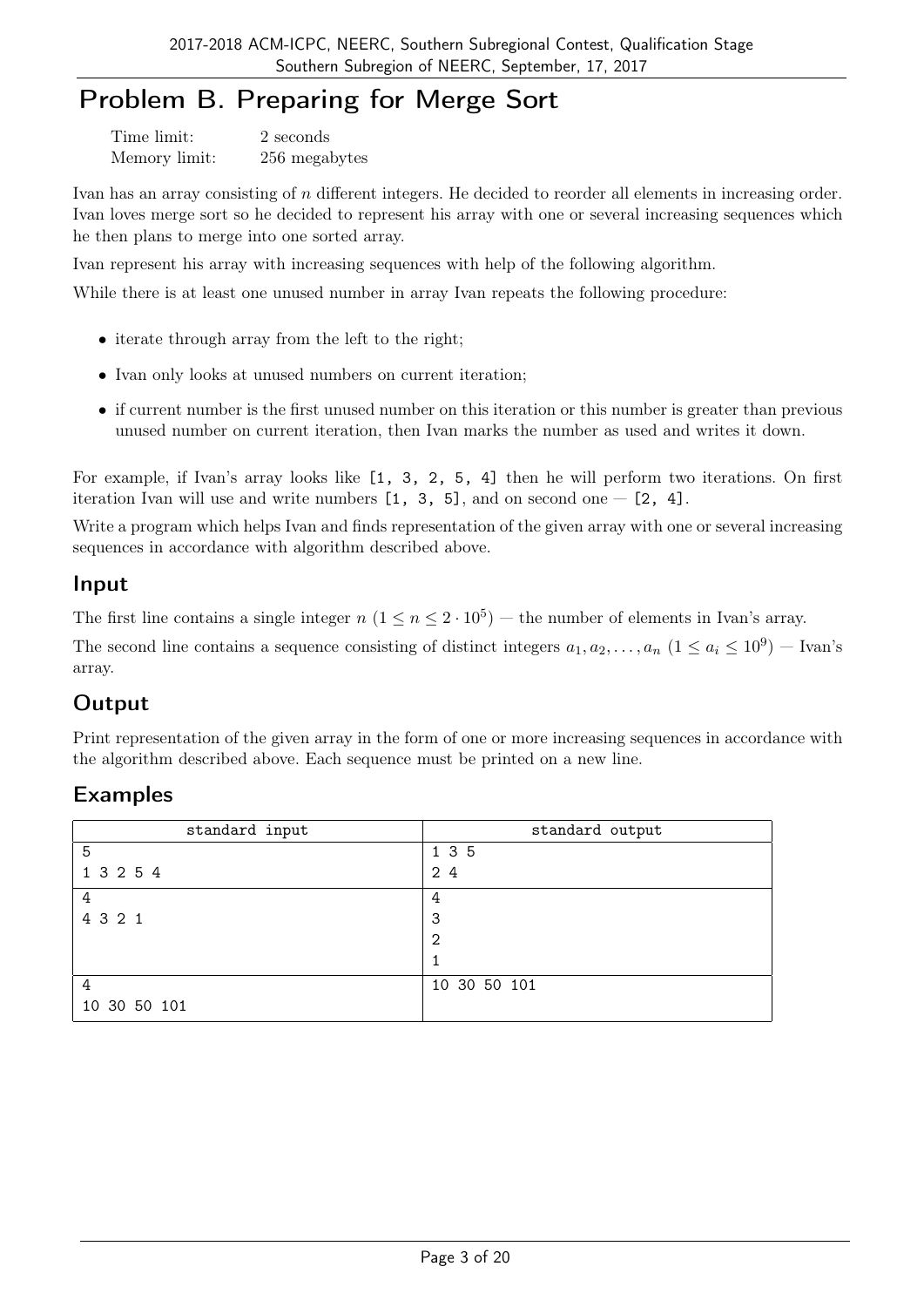# Problem C. Sum of Nestings

| Time limit:   | 2 seconds     |
|---------------|---------------|
| Memory limit: | 256 megabytes |

Recall that the bracket sequence is considered regular if it is possible to insert symbols '+' and '1' into it so that the result is a correct arithmetic expression. For example, a sequence " $(0)$ " is regular, because we can get correct arithmetic expression insering symbols '+' and '1': " $((1+1)+(1+1))$ ". Also the following sequences are regular: " $()()$ ", " $()$ ", and " $()$ ". The following sequences are not regular bracket sequences: ") $($ ", " $(()$ " and " $($ ) $)(()$ ".

In this problem you are given two integers *n* and *k*. Your task is to construct a regular bracket sequence consisting of round brackets with length  $2 \cdot n$  with total sum of nesting of all opening brackets equals to exactly *k*. The nesting of a single opening bracket equals to the number of pairs of brackets in which current opening bracket is embedded.

For example, in the sequence " $()$  $()$ " the nesting of first opening bracket equals to 0, the nesting of the second opening bracket equals to 0 and the nesting of the third opening bracket equal to 1. So the total sum of nestings equals to 1.

## Input

The first line contains two integers *n* and  $k$  ( $1 \le n \le 3 \cdot 10^5$ ,  $0 \le k \le 10^{18}$ ) — the number of opening brackets and needed total nesting.

## **Output**

Print the required regular bracket sequence consisting of round brackets.

If there is no solution print "Impossible" (without quotes).

## Examples

| standard input | standard output |
|----------------|-----------------|
| 3              | $()$ $()()$     |
| 46             | (((())))        |
| 25             | Impossible      |

## Note

The first example is examined in the statement.

In the second example the answer is " $(((())))$ ". The nesting of the first opening bracket is 0, the nesting of the second is 1, the nesting of the third is 2, the nesting of fourth is 3. So the total sum of nestings equals to  $0 + 1 + 2 + 3 = 6$ .

In the third it is impossible to construct a regular bracket sequence, because the maximum possible total sum of nestings for two opening brackets equals to 1. This total sum of nestings is obtained for the sequence " $(())$ ".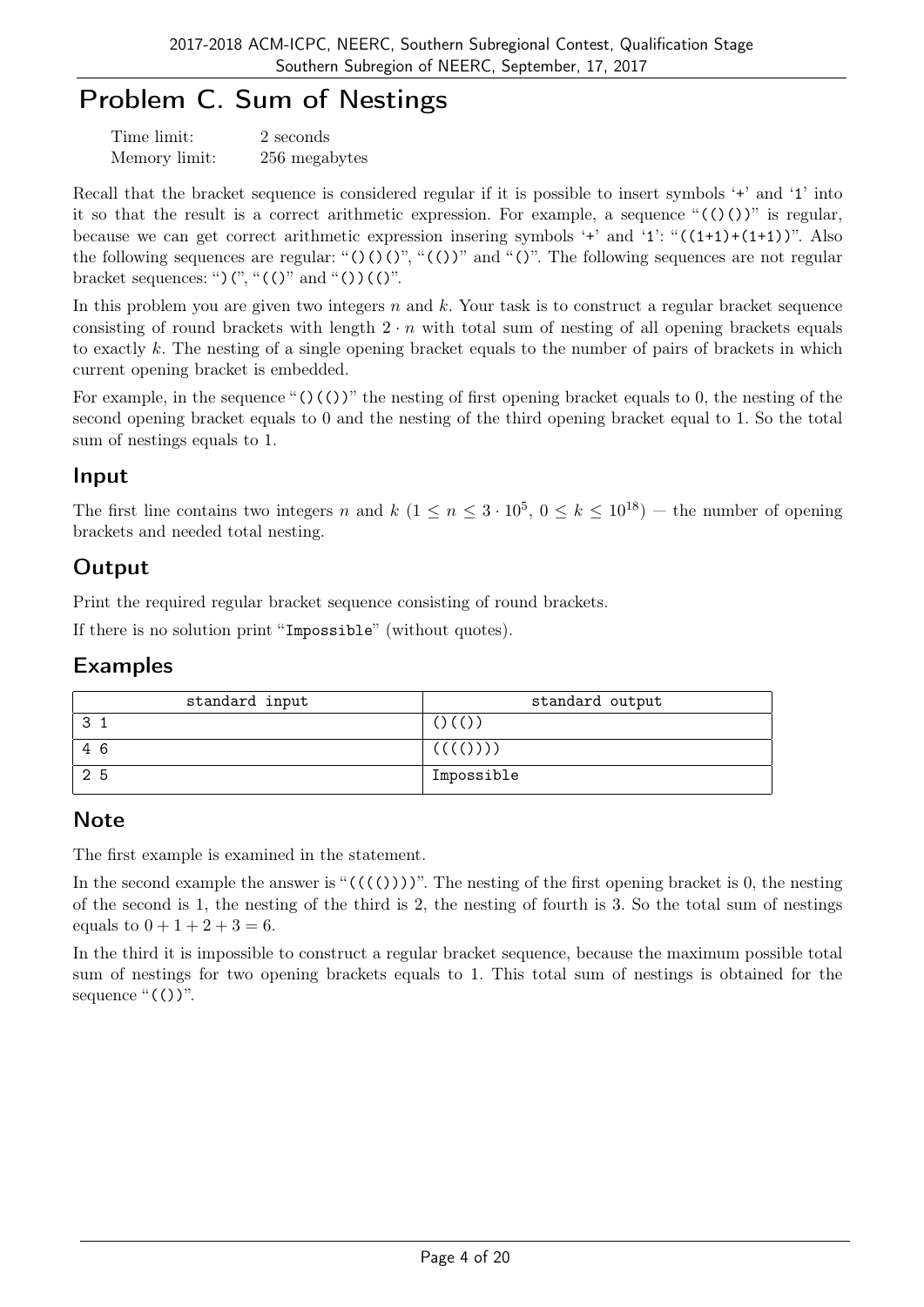## Problem D. Dog Show

| Time limit:   | 2 seconds     |
|---------------|---------------|
| Memory limit: | 256 megabytes |

A new dog show on TV is starting next week. On the show dogs are required to demonstrate bottomless stomach, strategic thinking and self-preservation instinct. You and your dog are invited to compete with other participants and naturally you want to win!

On the show a dog needs to eat as many bowls of dog food as possible (bottomless stomach helps here). Dogs compete separately of each other and the rules are as follows:

At the start of the show the dog and the bowls are located on a line. The dog starts at position  $x = 0$ and *n* bowls are located at positions  $x = 1, x = 2, \ldots, x = n$ . The bowls are numbered from 1 to *n* from left to right. After the show starts the dog immediately begins to run to the right to the first bowl.

The food inside bowls is not ready for eating at the start because it is too hot (dog's self-preservation instinct prevents eating). More formally, the dog can eat from the *i*-th bowl after *t<sup>i</sup>* seconds from the start of the show or later.

It takes dog 1 second to move from the position  $x$  to the position  $x + 1$ . The dog is not allowed to move to the left, the dog runs only to the right with the constant speed 1 distance unit per second. When the dog reaches a bowl (say, the bowl *i*), the following cases are possible:

- the food had cooled down (i.e. it passed at least  $t_i$  seconds from the show start): the dog immediately eats the food and runs to the right without any stop,
- *•* the food is hot (i.e. it passed less than *t<sup>i</sup>* seconds from the show start): the dog has two options: to wait for the *i*-th bowl, eat the food and continue to run at the moment *t<sup>i</sup>* or to skip the *i*-th bowl and continue to run to the right without any stop.

After *T* seconds from the start the show ends. If the dog reaches a bowl of food at moment *T* the dog can not eat it. The show stops before *T* seconds if the dog had run to the right of the last bowl.

You need to help your dog create a strategy with which the maximum possible number of bowls of food will be eaten in *T* seconds.

#### Input

Two integer numbers are given in the first line - *n* and  $T$  ( $1 \le n \le 200000$ ,  $1 \le T \le 2 \cdot 10^9$ ) — the number of bowls of food and the time when the dog is stopped.

On the next line numbers  $t_1, t_2, \ldots, t_n$   $(1 \le t_i \le 10^9)$  are given, where  $t_i$  is the moment of time when the *i*-th bowl of food is ready for eating.

## Output

Output a single integer — the maximum number of bowls of food the dog will be able to eat in *T* seconds.

| standard input | standard output |
|----------------|-----------------|
| 35             | ◠               |
| 1 5 3          |                 |
| 1 <sub>2</sub> |                 |
|                |                 |
|                |                 |
|                |                 |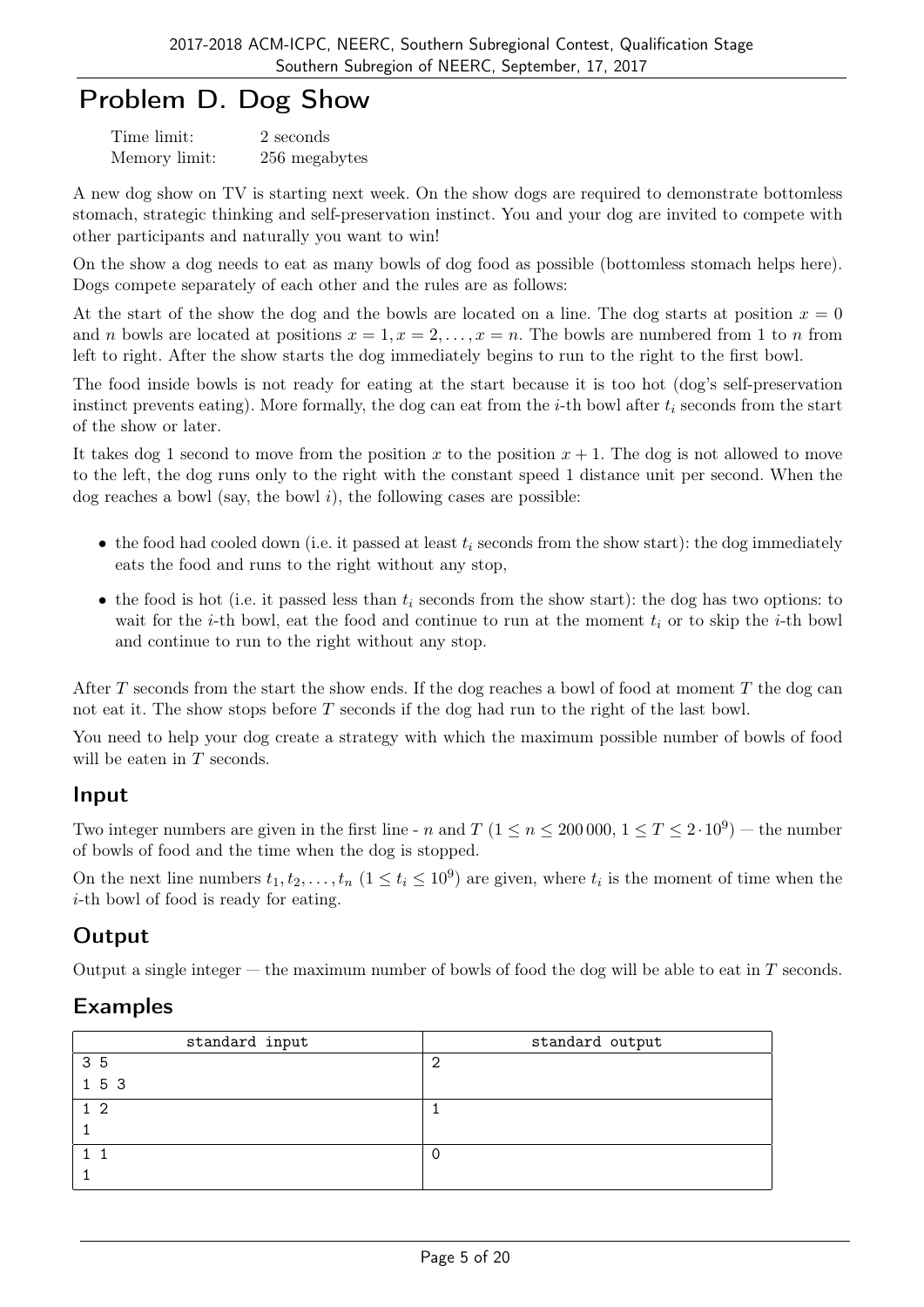## **Note**

In the first example the dog should skip the second bowl to eat from the two bowls (the first and the third).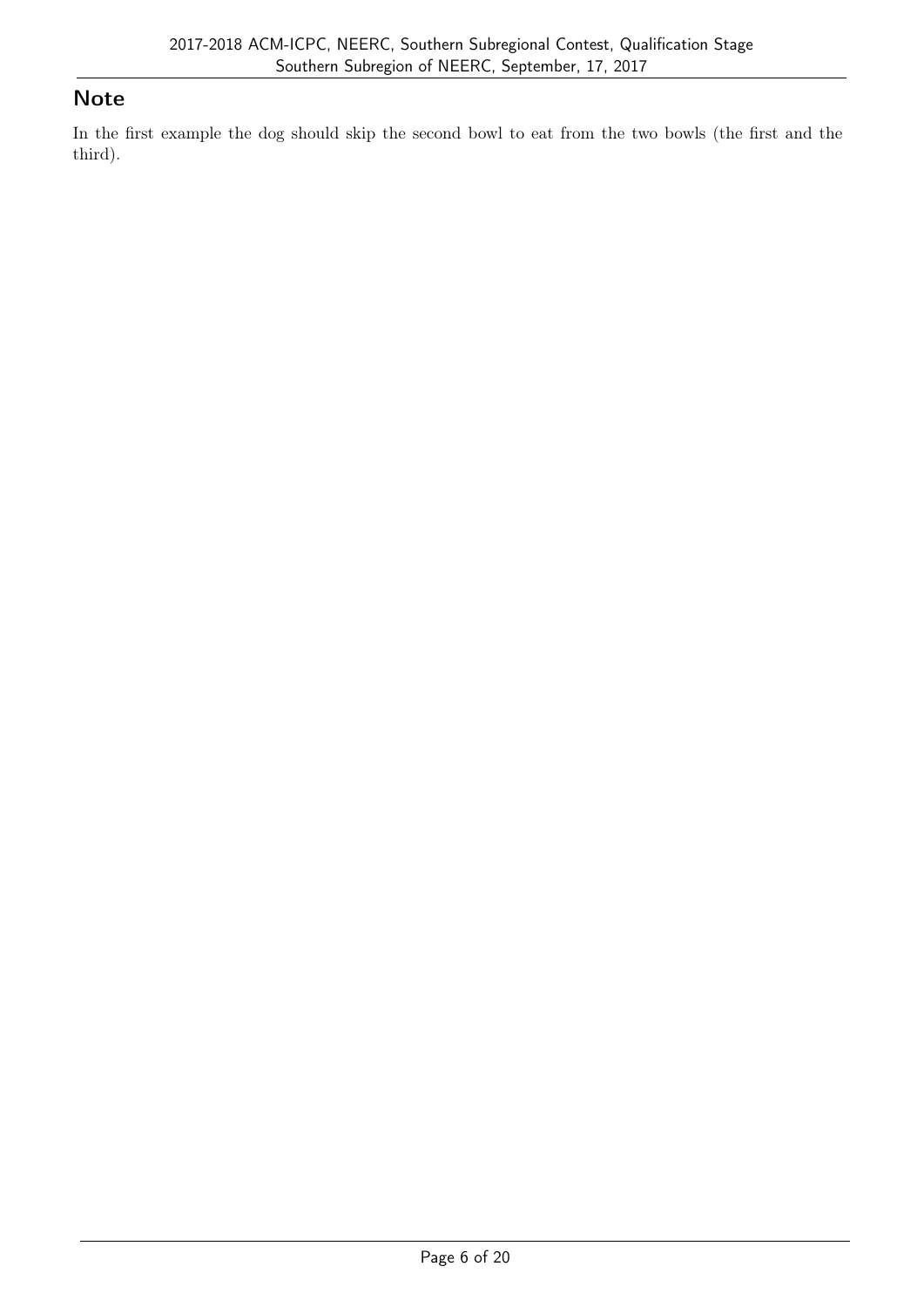## Problem E. Packmen

Time limit: 1 second Memory limit: 256 megabytes

A game field is a strip of  $1 \times n$  square cells. In some cells there are Packmen, in some cells — asterisks, other cells are empty.

Packman can move to neighboring cell in 1 time unit. If there is an asterisk in the target cell then Packman eats it. Packman doesn't spend any time to eat an asterisk.

In the initial moment of time all Packmen begin to move. Each Packman can change direction of its move unlimited number of times, but it is not allowed to go beyond the boundaries of the game field. Packmen do not interfere with the movement of other packmen; in one cell there can be any number of packmen moving in any directions.

Your task is to determine minimum possible time after which Packmen can eat all the asterisks.

## Input

The first line contains a single integer  $n (2 \le n \le 10^5)$  — the length of the game field.

The second line contains the description of the game field consisting of *n* symbols. If there is symbol '.' in position  $i$  — the cell i is empty. If there is symbol '\*' in position  $i$  — in the cell i contains an asterisk. If there is symbol 'P' in position  $i$  — Packman is in the cell  $i$ .

It is guaranteed that on the game field there is at least one Packman and at least one asterisk.

## **Output**

Print minimum possible time after which Packmen can eat all asterisks.

#### Examples

| standard input | standard output |
|----------------|-----------------|
|                |                 |
| $*.$ $P*P*$    |                 |
| 10             |                 |
| $.**PP.*P.*$   |                 |

## **Note**

In the first example Packman in position 4 will move to the left and will eat asterisk in position 1. He will spend 3 time units on it. During the same 3 time units Packman in position 6 will eat both of neighboring with it asterisks. For example, it can move to the left and eat asterisk in position 5 (in 1 time unit) and then move from the position 5 to the right and eat asterisk in the position 7 (in 2 time units). So in 3 time units Packmen will eat all asterisks on the game field.

In the second example Packman in the position 4 will move to the left and after 2 time units will eat asterisks in positions 3 and 2. Packmen in positions 5 and 8 will move to the right and in 2 time units will eat asterisks in positions 7 and 10, respectively. So 2 time units is enough for Packmen to eat all asterisks on the game field.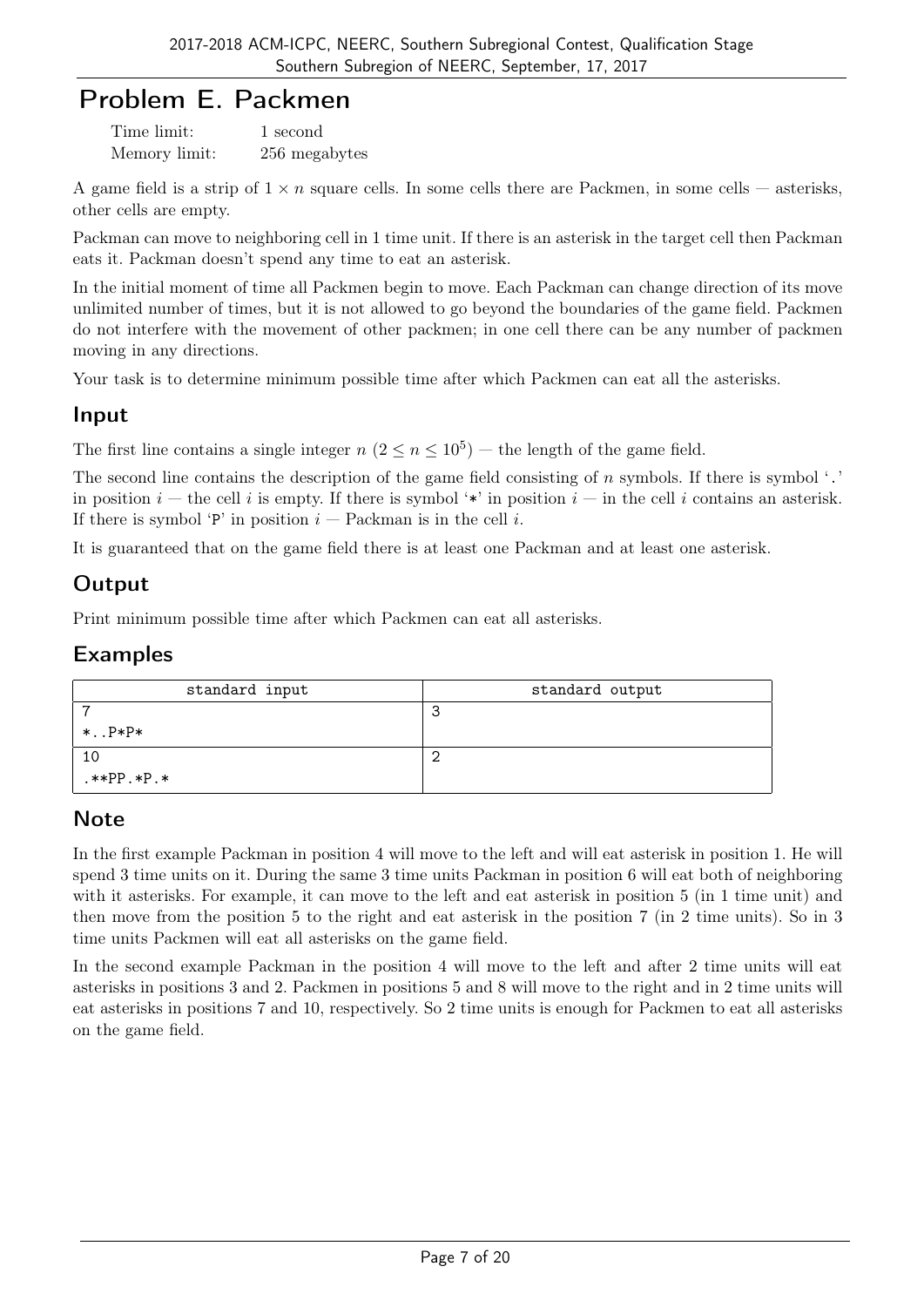## Problem F. Berland Elections

| Time limit:   | 1 second      |
|---------------|---------------|
| Memory limit: | 256 megabytes |

The elections to Berland parliament are happening today. Voting is in full swing!

Totally there are *n* candidates, they are numbered from 1 to *n*. Based on election results  $k$  ( $1 \leq k \leq n$ ) top candidates will take seats in the parliament.

After the end of the voting the number of votes for each candidate is calculated. In the resulting table the candidates are ordered by the number of votes. In case of tie (equal number of votes) they are ordered by the time of the last vote given. The candidate with ealier last vote stands higher in the resulting table.

So in the resulting table candidates are sorted by the number of votes (more votes stand for the higher place) and if two candidates have equal number of votes they are sorted by the time of last vote (earlier last vote stands for the higher place).

There is no way for a candidate with zero votes to take a seat in the parliament. So it is possible that less than *k* candidates will take a seat in the parliament.

In Berland there are *m* citizens who can vote. Each of them will vote for some candidate. Each citizen will give a vote to exactly one of *n* candidates. There is no option "against everyone" on the elections. It is not accepted to spoil bulletins or not to go to elections. So each of *m* citizens will vote for exactly one of *n* candidates.

At the moment *a* citizens have voted already  $(1 \le a \le m)$ . This is an open election, so for each citizen it is known the candidate for which the citizen has voted. Formally, the *j*-th citizen voted for the candidate  $g_i$ . The citizens who already voted are numbered in chronological order; i.e. the  $(j + 1)$ -th citizen voted after the *j*-th.

The remaining *m − a* citizens will vote before the end of elections, each of them will vote for one of *n* candidates.

Your task is to determine for each of *n* candidates one of the three possible outcomes:

- *•* a candidate will be elected to the parliament regardless of votes of the remaining *m − a* citizens;
- a candidate has chance to be elected to the parliament after all *n* citizens have voted;
- *•* a candidate has no chances to be elected to the parliament regardless of votes of the remaining *m−a* citizens.

#### Input

The first line contains four integers *n*, *k*, *m* and  $a$  ( $1 \leq k \leq n \leq 100, 1 \leq m \leq 100, 1 \leq a \leq m$ ) the number of candidates, the number of seats in the parliament, the number of Berland citizens and the number of citizens who already have voted.

The second line contains a sequence of *a* integers  $g_1, g_2, \ldots, g_a$   $(1 \leq g_j \leq n)$ , where  $g_j$  is the candidate for which the *j*-th citizen has voted. Citizens who already voted are numbered in increasing order of voting times.

#### **Output**

Print the sequence consisting of *n* integers  $r_1, r_2, \ldots, r_n$  where:

- $r_i = 1$  means that the *i*-th candidate is guaranteed to take seat in the parliament regardless of votes of the remaining  $m - a$  citizens;
- $r_i = 2$  means that the *i*-th candidate has a chance to take a seat in the parliament, i.e. the remaining *m* − *a* citizens can vote in such a way that the candidate will take a seat in the parliament;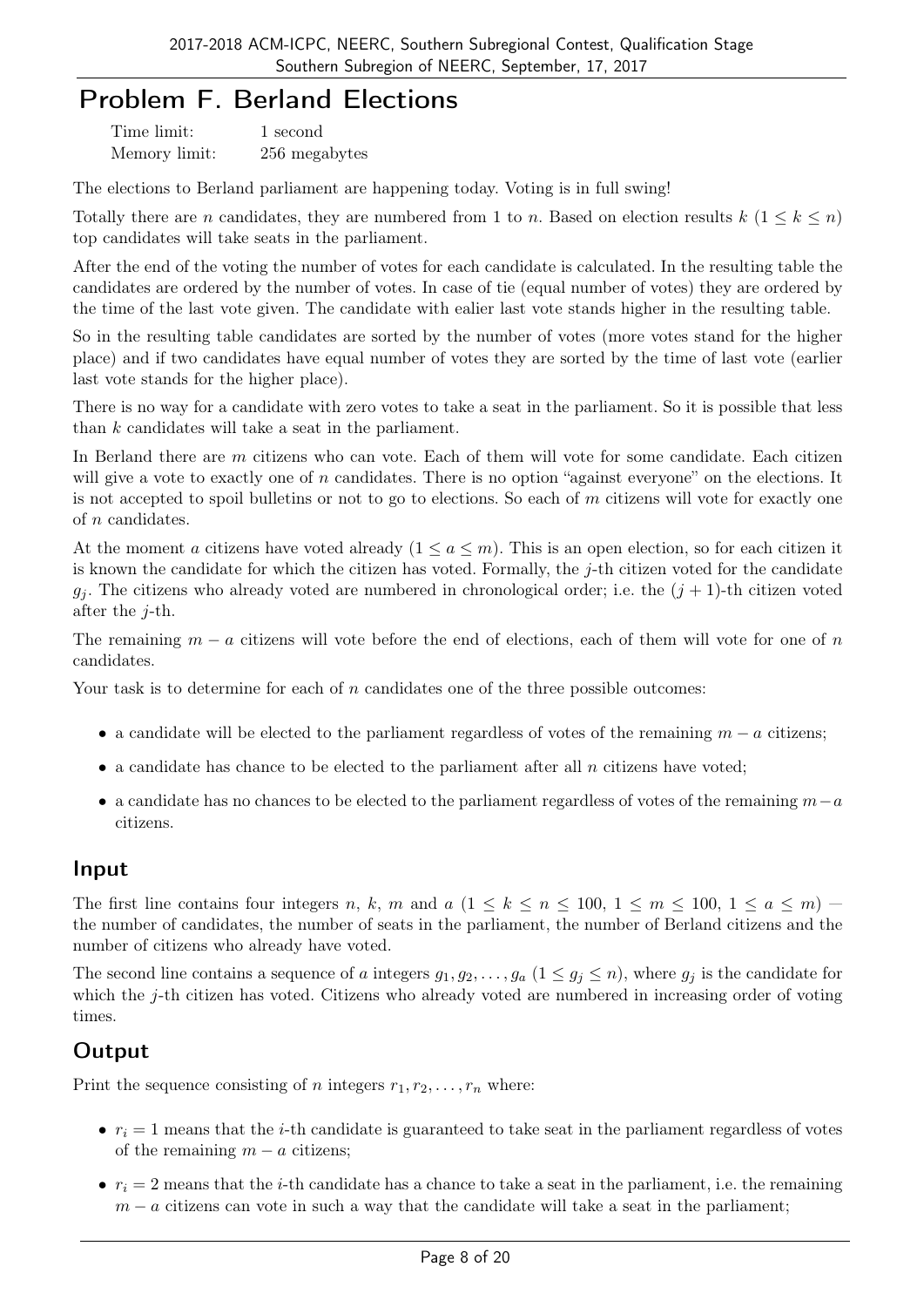$\bullet$   $r_i = 3$  means that the *i*-th candidate will not take a seat in the parliament regardless of votes of the remaining  $m - a$  citizens.

| standard input | standard output |
|----------------|-----------------|
| 3 1 5 4        | 1 3 3           |
| 1 2 1 3        |                 |
| 3 1 5 3        | 2 3 2           |
| 131            |                 |
| 3 2 5 3        | 122             |
| 131            |                 |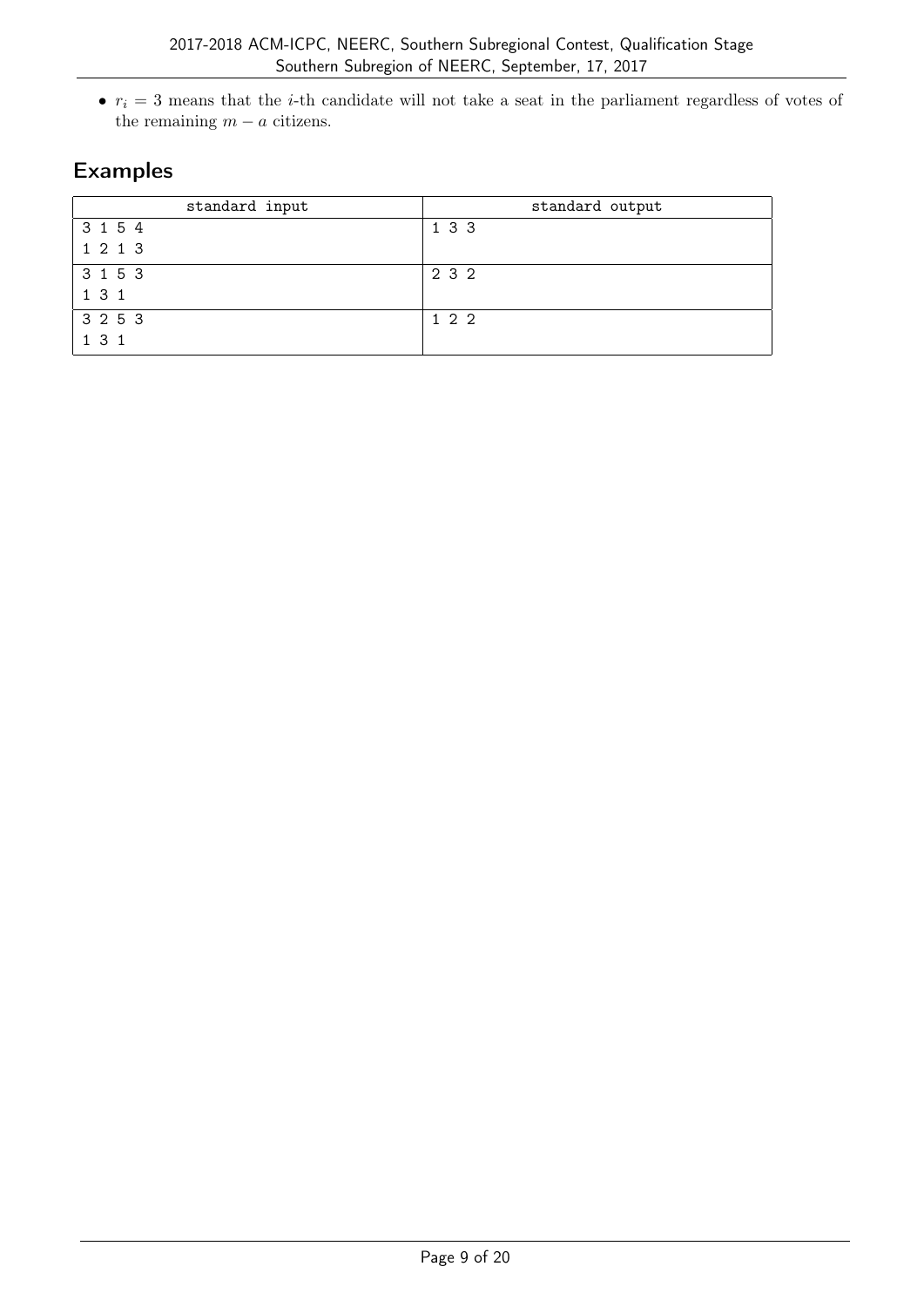# Problem G. University Classes

| Time limit:   | 1 second      |
|---------------|---------------|
| Memory limit: | 256 megabytes |

There are *n* student groups at the university. During the study day, each group can take no more than 7 classes. Seven time slots numbered from 1 to 7 are allocated for the classes.

The schedule on Monday is known for each group, i. e. time slots when group will have classes are known.

Your task is to determine the minimum number of rooms needed to hold classes for all groups on Monday. Note that one room can hold at most one group class in a single time slot.

#### Input

The first line contains a single integer  $n (1 \le n \le 1000)$  — the number of groups.

Each of the following *n* lines contains a sequence consisting of 7 zeroes and ones — the schedule of classes on Monday for a group. If the symbol in a position equals to 1 then the group has class in the corresponding time slot. In the other case, the group has no class in the corresponding time slot.

## **Output**

Print minimum number of rooms needed to hold all groups classes on Monday.

#### Examples

| standard input | standard output |
|----------------|-----------------|
| $\overline{2}$ |                 |
| 0101010        |                 |
| 1010101        |                 |
| 3              | 3               |
| 0101011        |                 |
| 0011001        |                 |
| 0110111        |                 |

## **Note**

In the first example one room is enough. It will be occupied in each of the seven time slot by the first group or by the second group.

In the second example three rooms is enough, because in the seventh time slot all three groups have classes.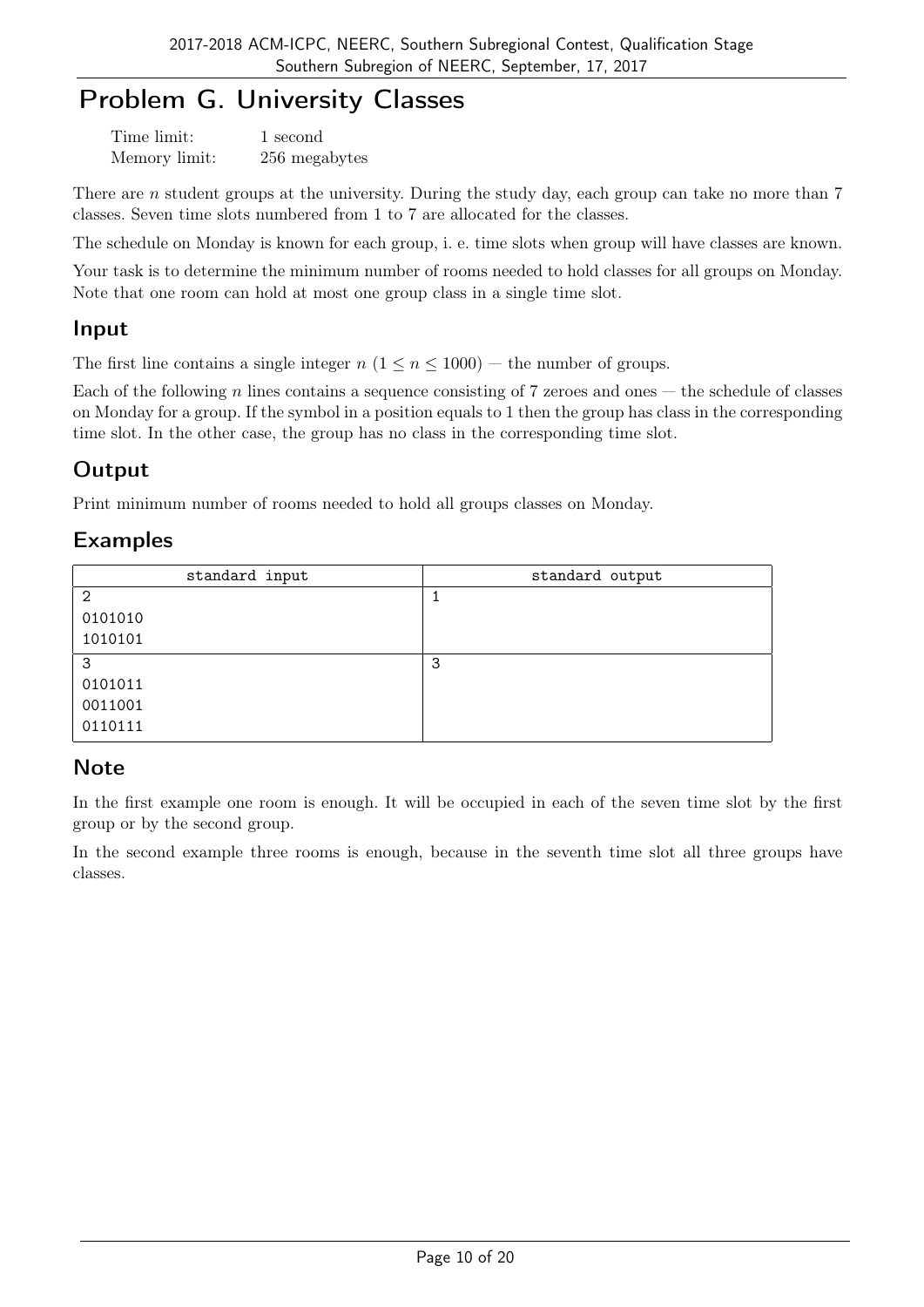# Problem H. Load Testing

| Time limit:   | 1 second      |
|---------------|---------------|
| Memory limit: | 256 megabytes |

Polycarp plans to conduct a load testing of its new project Fakebook. He already agreed with his friends that at certain points in time they will send requests to Fakebook. The load testing will last *n* minutes and in the *i*-th minute friends will send *a<sup>i</sup>* requests.

Polycarp plans to test Fakebook under a special kind of load. In case the information about Fakebook gets into the mass media, Polycarp hopes for a monotone increase of the load, followed by a monotone decrease of the interest to the service. Polycarp wants to test this form of load.

Your task is to determine how many requests Polycarp must add so that before some moment the load on the server strictly increases and after that moment strictly decreases. Both the increasing part and the decreasing part can be empty (i. e. absent). The decrease should immediately follow the increase. In particular, the load with two equal neigbouring values is unacceptable.

For example, if the load is described with one of the arrays [1, 2, 8, 4, 3], [1, 3, 5] or [10], then such load satisfies Polycarp (in each of the cases there is an increasing part, immediately followed with a decreasing part). If the load is described with one of the arrays [1, 2, 2, 1], [2, 1, 2] or [10, 10], then such load does not satisfy Polycarp.

Help Polycarp to make the minimum number of additional requests, so that the resulting load satisfies Polycarp. He can make any number of additional requests at any minute from 1 to *n*.

#### Input

The first line contains a single integer  $n (1 \le n \le 100000)$  — the duration of the load testing.

The second line contains *n* integers  $a_1, a_2, \ldots, a_n$   $(1 \le a_i \le 10^9)$ , where  $a_i$  is the number of requests from friends in the *i*-th minute of the load testing.

## **Output**

Print the minimum number of additional requests from Polycarp that would make the load strictly increasing in the beginning and then strictly decreasing afterwards.

## Examples

| standard input       | standard output |
|----------------------|-----------------|
| 5                    | 6               |
| 1 4 3 2 5            |                 |
| 5                    |                 |
| 1 2 2 2 1            |                 |
| ⇁                    |                 |
| 10 20 40 50 70 90 30 |                 |

## **Note**

In the first example Polycarp must make two additional requests in the third minute and four additional requests in the fourth minute. So the resulting load will look like: [1, 4, 5, 6, 5]. In total, Polycarp will make 6 additional requests.

In the second example it is enough to make one additional request in the third minute, so the answer is 1.

In the third example the load already satisfies all conditions described in the statement, so the answer is 0.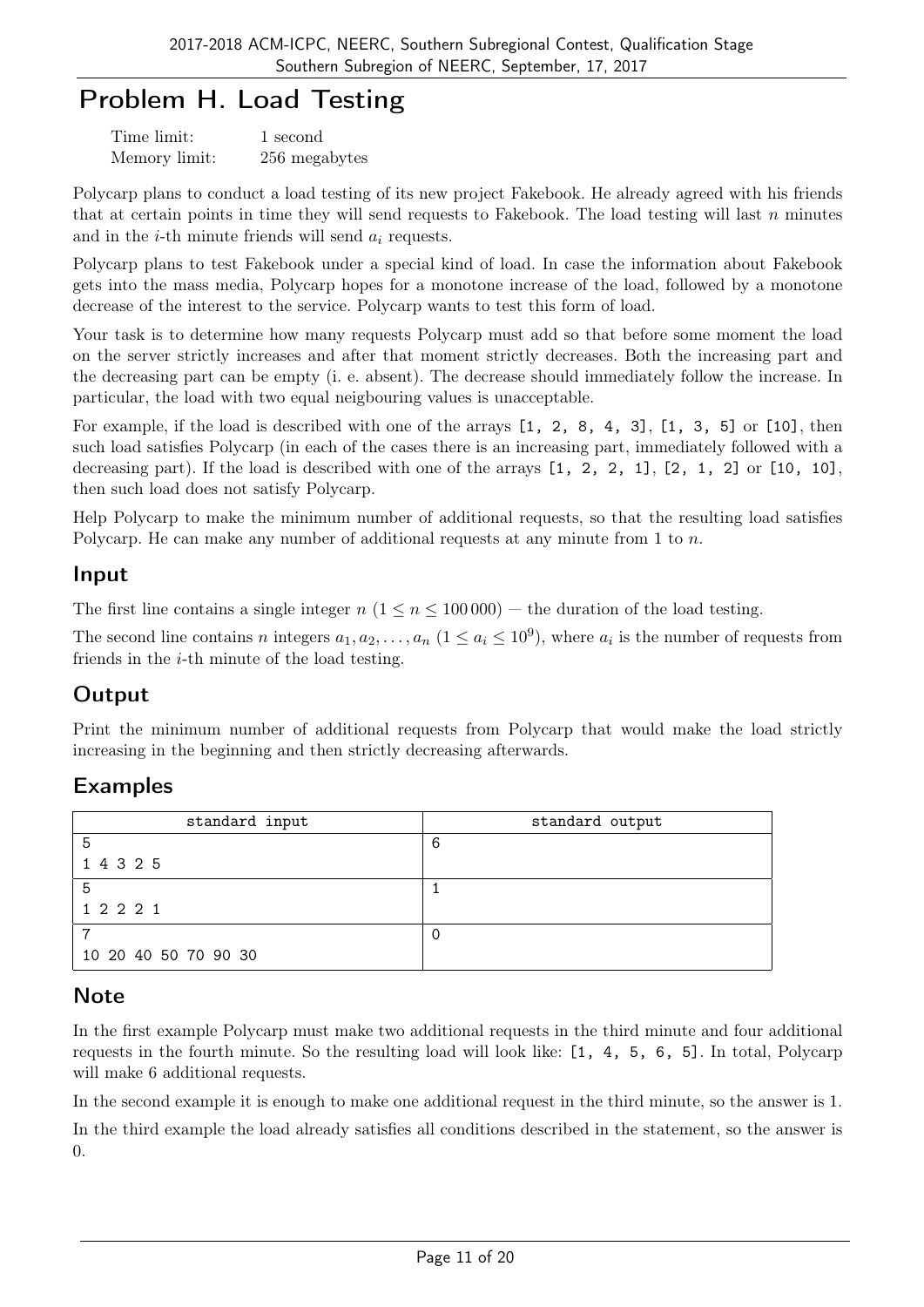## Problem I. Noise Level

| Time limit:   | 5 seconds     |
|---------------|---------------|
| Memory limit: | 256 megabytes |

The Berland's capital has the form of a rectangle with sizes  $n \times m$  quarters. All quarters are divided into three types:

- regular (labeled with the character '.') such quarters do not produce the noise but are not obstacles to the propagation of the noise;
- sources of noise (labeled with an uppercase Latin letter from 'A' to 'Z') such quarters are noise sources and are not obstacles to the propagation of the noise;
- heavily built-up (labeled with the character  $*\)$ ) such quarters are soundproofed, the noise does not penetrate into them and they themselves are obstacles to the propagation of noise.

A quarter labeled with letter 'A' produces q units of noise. A quarter labeled with letter 'B' produces  $2 \cdot q$ units of noise. And so on, up to a quarter labeled with letter 'Z', which produces  $26 \cdot q$  units of noise. There can be any number of quarters labeled with each letter in the city.

When propagating from the source of the noise, the noise level is halved when moving from one quarter to a quarter that shares a side with it (when an odd number is to be halved, it's rounded down). The noise spreads along the chain. For example, if some quarter is located at a distance 2 from the noise source, then the value of noise which will reach the quarter is divided by 4. So the noise level that comes from the source to the quarter is determined solely by the length of the shortest path between them. Heavily built-up quarters are obstacles, the noise does not penetrate into them.



The values in the cells of the table on the right show the total noise level in the respective quarters for  $q = 100$ , the first term in each sum is the noise from the quarter 'A', the second — the noise from the quarter 'B'.

The noise level in quarter is defined as the sum of the noise from all sources. To assess the quality of life of the population of the capital of Berland, it is required to find the number of quarters whose noise level exceeds the allowed level *p*.

## Input

The first line contains four integers *n*, *m*, *q* and *p* ( $1 \le n, m \le 250, 1 \le q, p \le 10^6$ ) — the sizes of Berland's capital, the number of noise units that a quarter 'A' produces, and the allowable noise level.

Each of the following *n* lines contains *m* characters — the description of the capital quarters, in the format that was described in the statement above. It is possible that in the Berland's capital there are no quarters of any type.

## Output

Print the number of quarters, in which the noise level exceeds the allowed level *p*.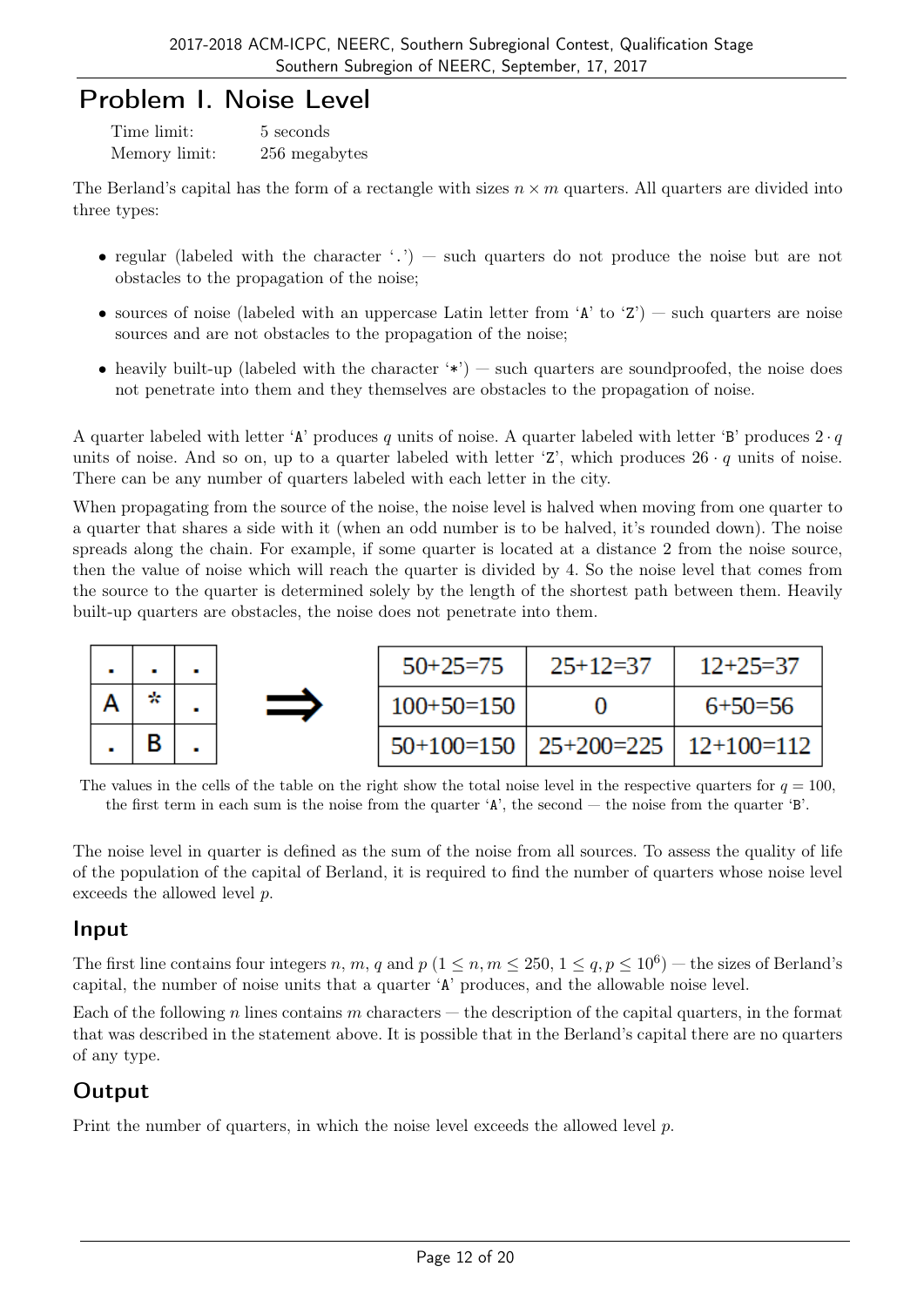| standard input | standard output |
|----------------|-----------------|
| 3 3 100 140    | 3               |
| $\cdots$       |                 |
| A*.            |                 |
| .B.            |                 |
| 3 3 2 8        | 4               |
| B*.            |                 |
| $BB*$          |                 |
| BBB            |                 |
| 3 4 5 4        | $\overline{7}$  |
| $\ldots *B$    |                 |
| $\dots$ **     |                 |
| $D \ldots$     |                 |

#### **Note**

The illustration to the first example is in the main part of the statement.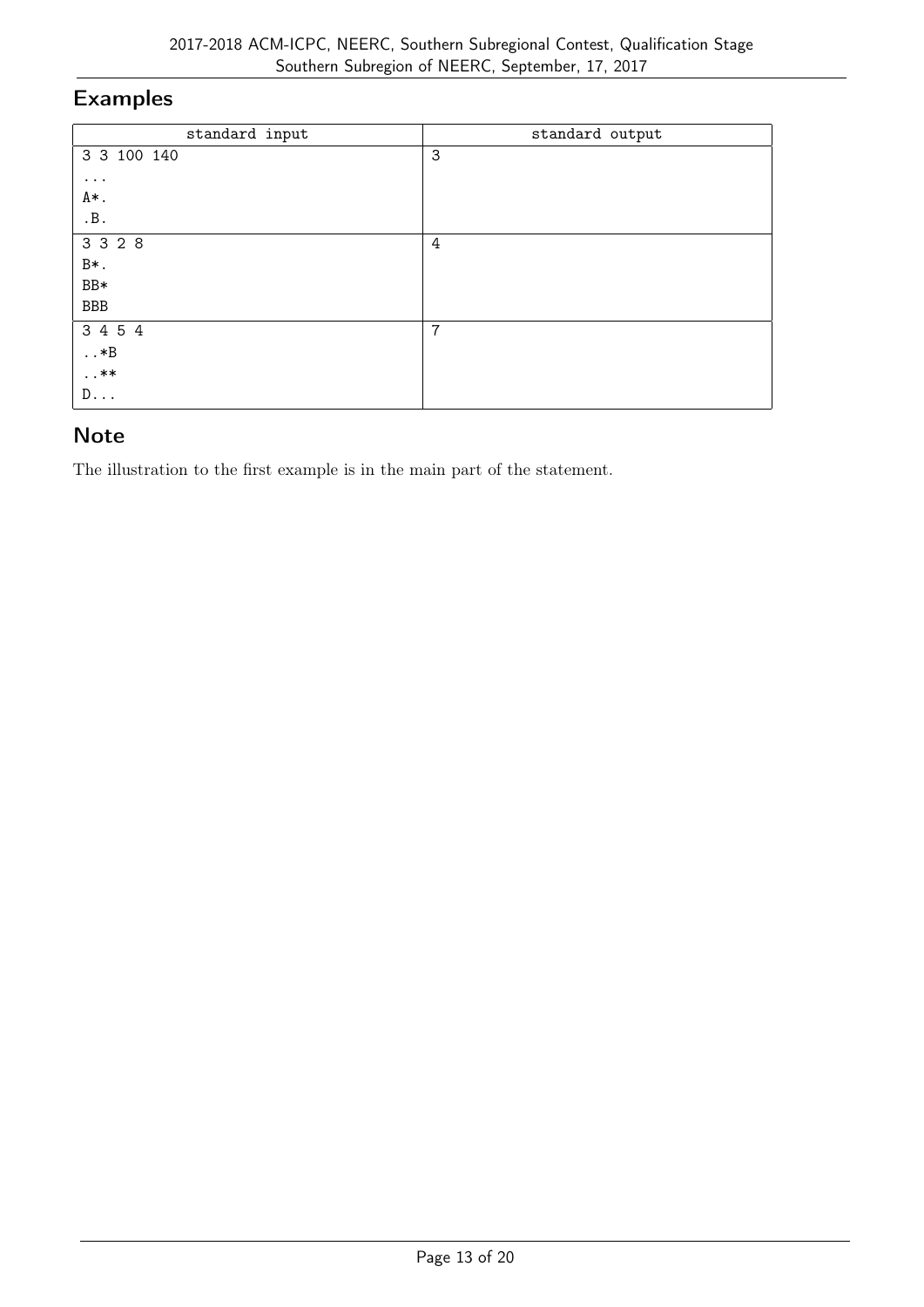## Problem J. Students Initiation

| Time limit:   | 2 seconds     |
|---------------|---------------|
| Memory limit: | 256 megabytes |

Soon the first year students will be initiated into students at the University of Berland. The organizers of the initiation come up with a program for this holiday. In their opinion, it would be good if the first-year students presented small souvenirs to each other. When they voiced this idea to the first-year students, they found out the following:

- some pairs of the new students already know each other;
- each new student agrees to give souvenirs only to those with whom they are already familiar;
- each new student does not want to present too many souvenirs.

The organizers have written down all the pairs of first-year friends who are familiar with each other and now want to determine for each new student, whom they should give souvenirs to. In their opinion, in each pair of familiar students *exactly one* student must present a souvenir to another student.

First year students already decided to call the unluckiest the one who will have to present the greatest number of souvenirs. The organizers in return promised that the unluckiest will be unlucky to the minimum possible degree: of course, they will have to present the greatest number of souvenirs compared to the other students, but this number will be as small as possible.

Organizers are very busy, and they asked you to determine for each pair of first-year friends who and to whom should present a souvenir.

#### Input

The first line contains two integers *n* and  $m$  ( $1 \leq n \leq 5000$ ,  $0 \leq m \leq \min(5000, n \cdot (n-1)/2)$ ) — the number of the first year students and the number of pairs of the students that know each other. The students are numbered from 1 to *n*.

Each of the following m lines contains two integers  $x_i, y_i$   $(1 \le x_i, y_i \le n, x_i \ne y_i)$  – the students in each pair.

It is guaranteed that each pair is present in the list exactly once. It is also guaranteed that if there is a pair  $(x_i, y_i)$  in the list, then there is no pair  $(y_i, x_i)$ .

## **Output**

Print a single integer into the first line — the smallest number of souvenirs that the unluckiest student will have to present.

Following should be *m* lines, each containing two integers — the students which are familiar with each other. The first number in the pair must be the student that will present the souvenir to the second student in the pair.

Pairs can be printed in any order. If there are many solutions, print any of them.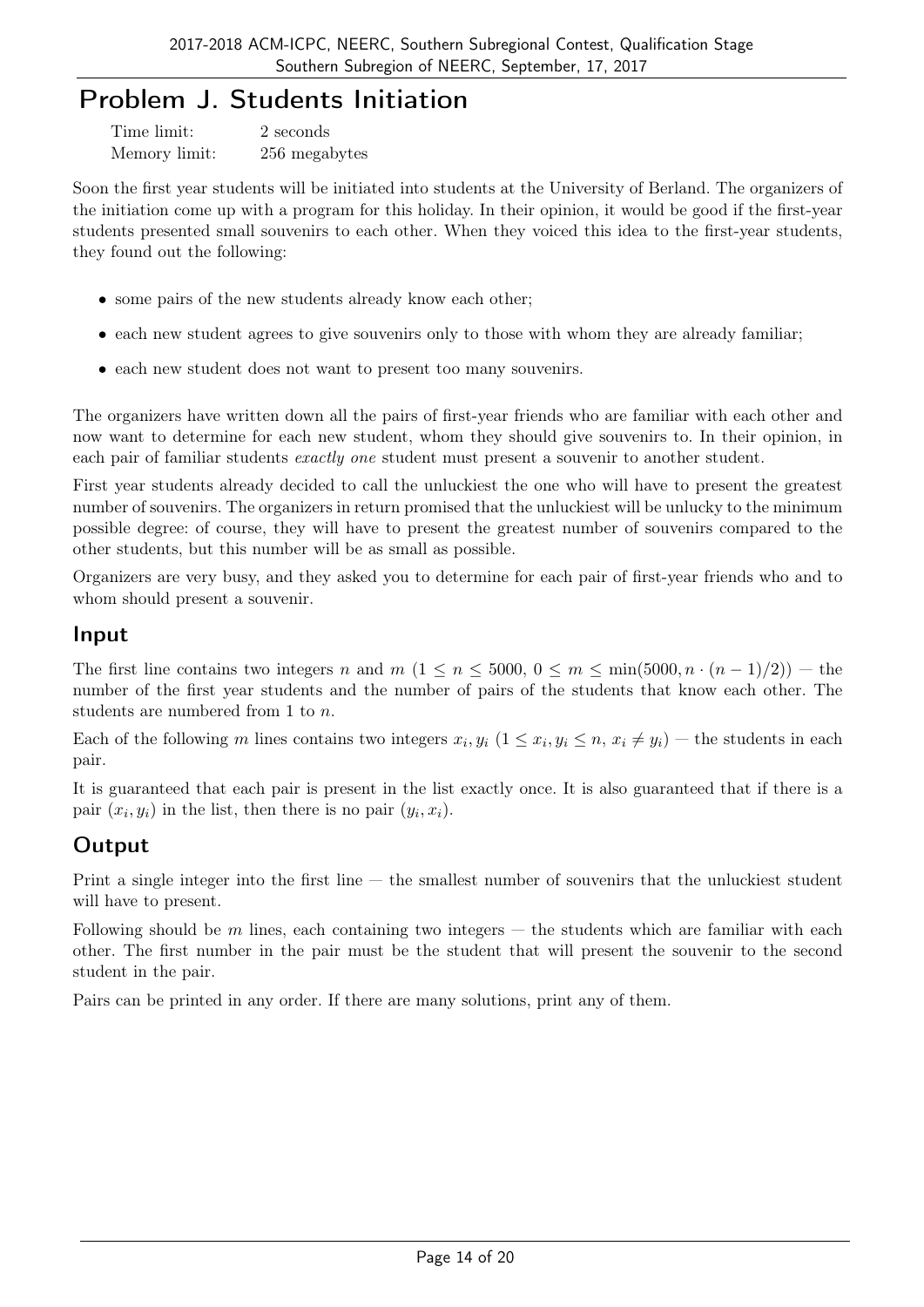| standard input | standard output     |
|----------------|---------------------|
| 5 4            | 1                   |
| 2 <sub>1</sub> | $\overline{2}$<br>1 |
| 1 <sub>3</sub> | 2 3                 |
| 2 3            | 3<br>$\mathbf{1}$   |
| 2 5            | 5 <sub>2</sub>      |
| 4 3            | 1                   |
| 1 <sub>2</sub> | 14                  |
| 1 <sub>3</sub> | 2 <sub>1</sub>      |
| 14             | 3 <sub>1</sub>      |
| 4 6            | $\sqrt{2}$          |
| $1\,2$         | 13                  |
| 4 1            | 2 <sub>1</sub>      |
| 4 2            | 24                  |
| 3 <sub>2</sub> | 3 <sub>2</sub>      |
| 4 3            | 4<br>$\mathbf{1}$   |
| 13             | 4 3                 |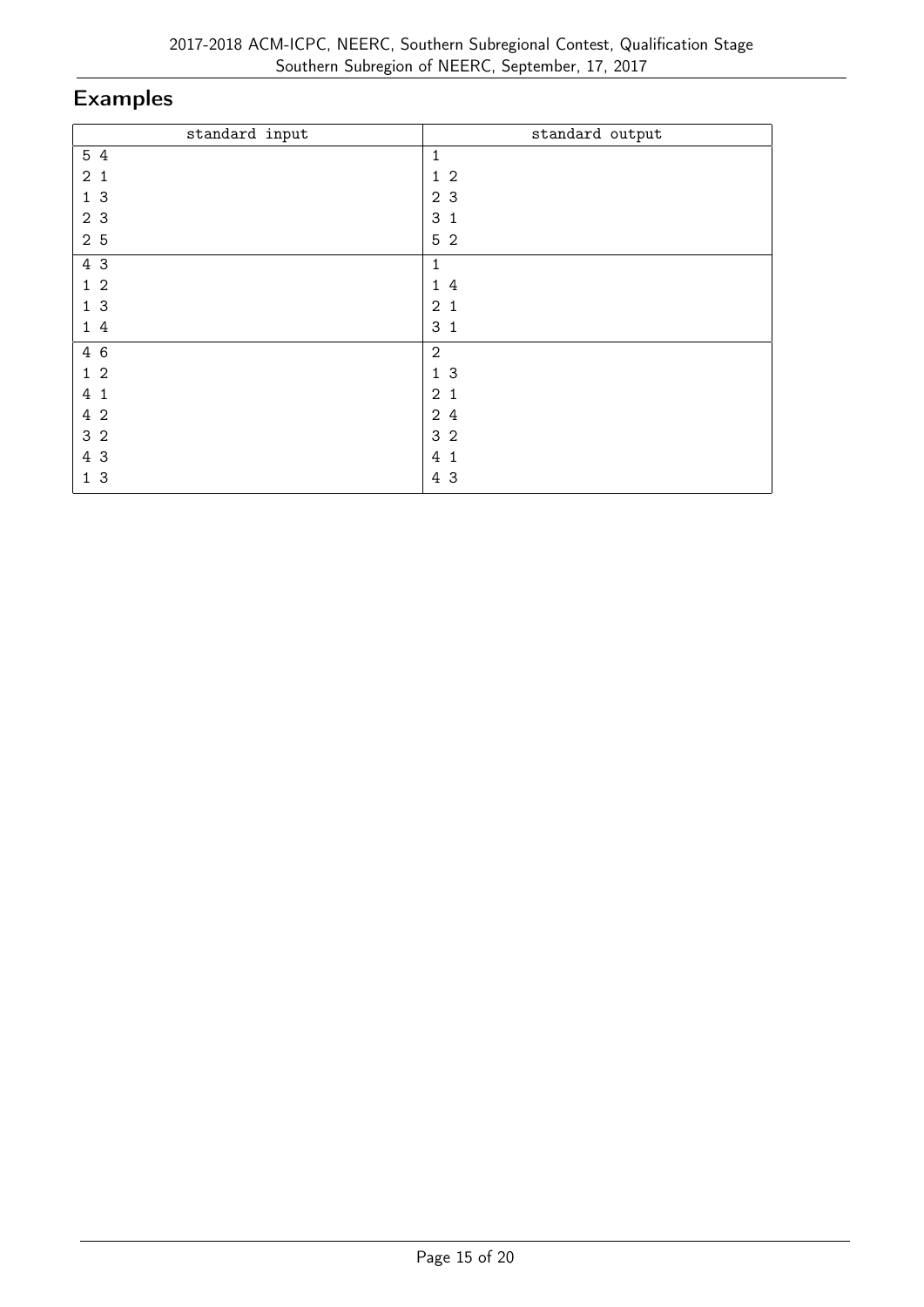# Problem K. Travel Cards

| Time limit:   | 4 seconds     |
|---------------|---------------|
| Memory limit: | 256 megabytes |

In the evening Polycarp decided to analyze his today's travel expenses on public transport.

The bus system in the capital of Berland is arranged in such a way that each bus runs along the route between two stops. Each bus has no intermediate stops. So each of the buses continuously runs along the route from one stop to the other and back. There is at most one bus running between a pair of stops.

Polycarp made *n* trips on buses. About each trip the stop where he started the trip and the the stop where he finished are known. The trips follow in the chronological order in Polycarp's notes.

It is known that one trip on any bus costs *a* burles. In case when passenger makes a transshipment the cost of trip decreases to *b* burles  $(b < a)$ . A passenger makes a transshipment if the stop on which he boards the bus coincides with the stop where he left the previous bus. Obviously, the first trip can not be made with transshipment.

For example, if Polycarp made three consecutive trips: "BerBank" *→* "University", "University" *→* "BerMall", "University"  $\rightarrow$  "BerBank", then he payed  $a + b + a = 2a + b$  burles. From the BerBank he arrived to the University, where he made transshipment to the other bus and departed to the BerMall. Then he walked to the University and returned to the BerBank by bus.

Also Polycarp can buy no more than *k* travel cards. Each travel card costs *f* burles. The travel card for a single bus route makes free of charge any trip by this route (in both directions). Once purchased, a travel card can be used any number of times in any direction.

What is the smallest amount of money Polycarp could have spent today if he can buy no more than *k* travel cards?

#### Input

The first line contains five integers  $n, a, b, k, f$  ( $1 \le n \le 300, 1 \le b < a \le 100, 0 \le k \le 300, 1 \le f \le 1000$ ) where:

- *n* the number of Polycarp trips,
- $a$  the cost of a regualar single trip,
- $b -$  the cost of a trip after a transshipment,
- $k -$  the maximum number of travel cards Polycarp can buy,
- $f$  the cost of a single travel card.

The following *n* lines describe the trips in the chronological order. Each line contains exactly two different words separated by a single space  $-$  the name of the start stop and the name of the finish stop of the trip. All names consist of uppercase and lowercase English letters and have lengths between 1 to 20 letters inclusive. Uppercase and lowercase letters should be considered different.

## Output

Print the smallest amount of money Polycarp could have spent today, if he can purchase no more than *k* travel cards.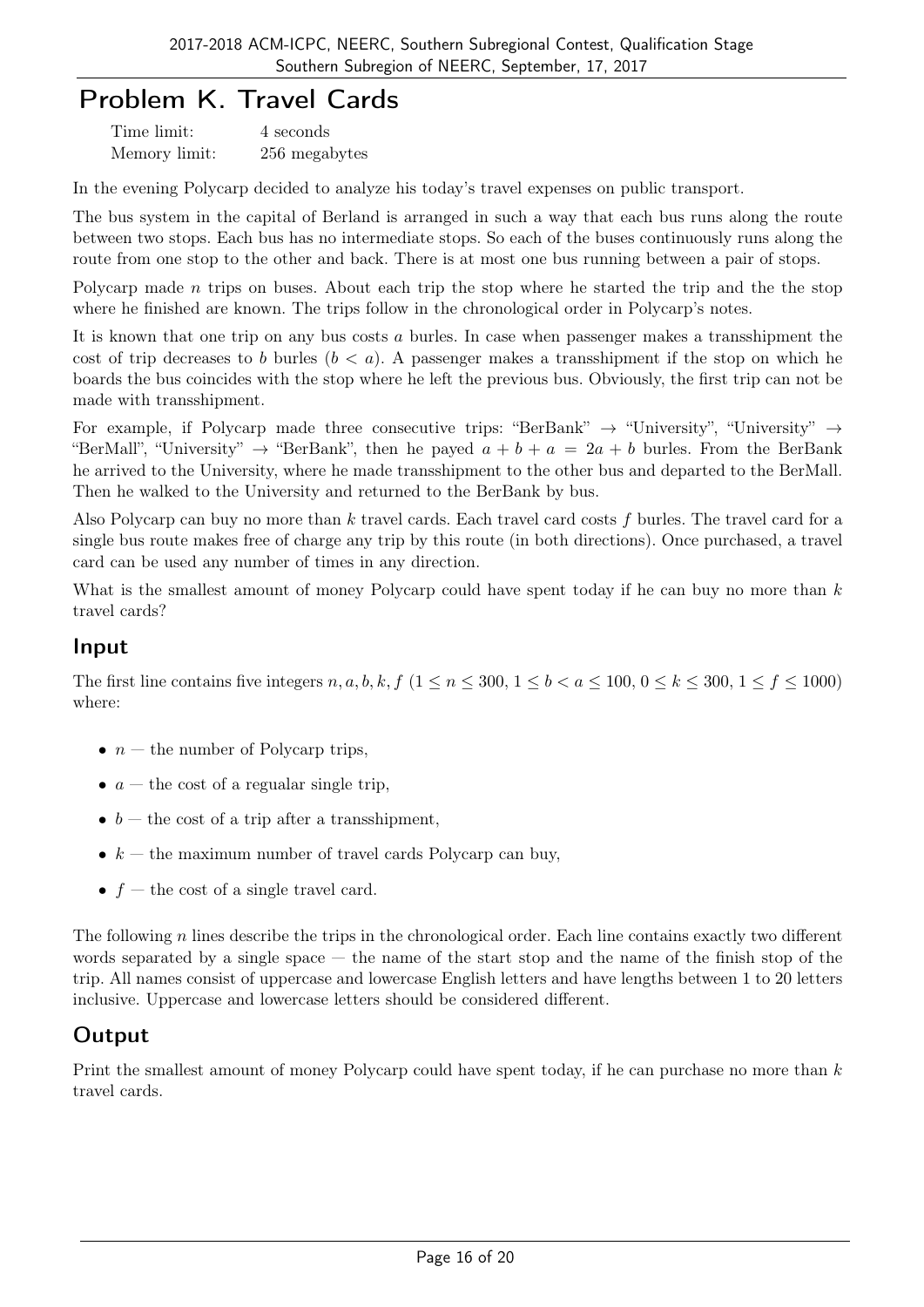| standard input     | standard output |
|--------------------|-----------------|
| 35318              | 11              |
| BerBank University |                 |
| University BerMall |                 |
| University BerBank |                 |
| 4 2 1 300 1000     | 5               |
| a A                |                 |
| A aa               |                 |
| aa AA              |                 |
| AA a               |                 |

## **Note**

In the first example Polycarp can buy travel card for the route "BerBank *←→* University" and spend 8 burles. Note that his second trip "University" *→* "BerMall" was made after transshipment, so for this trip Polycarp payed 3 burles. So the minimum total sum equals to  $8 + 3 = 11$  burles.

In the second example it doesn't make sense to buy travel cards. Note that each of Polycarp trip (except the first) was made with transshipment. So the minimum total sum equals to  $2 + 1 + 1 + 1 = 5$  burles.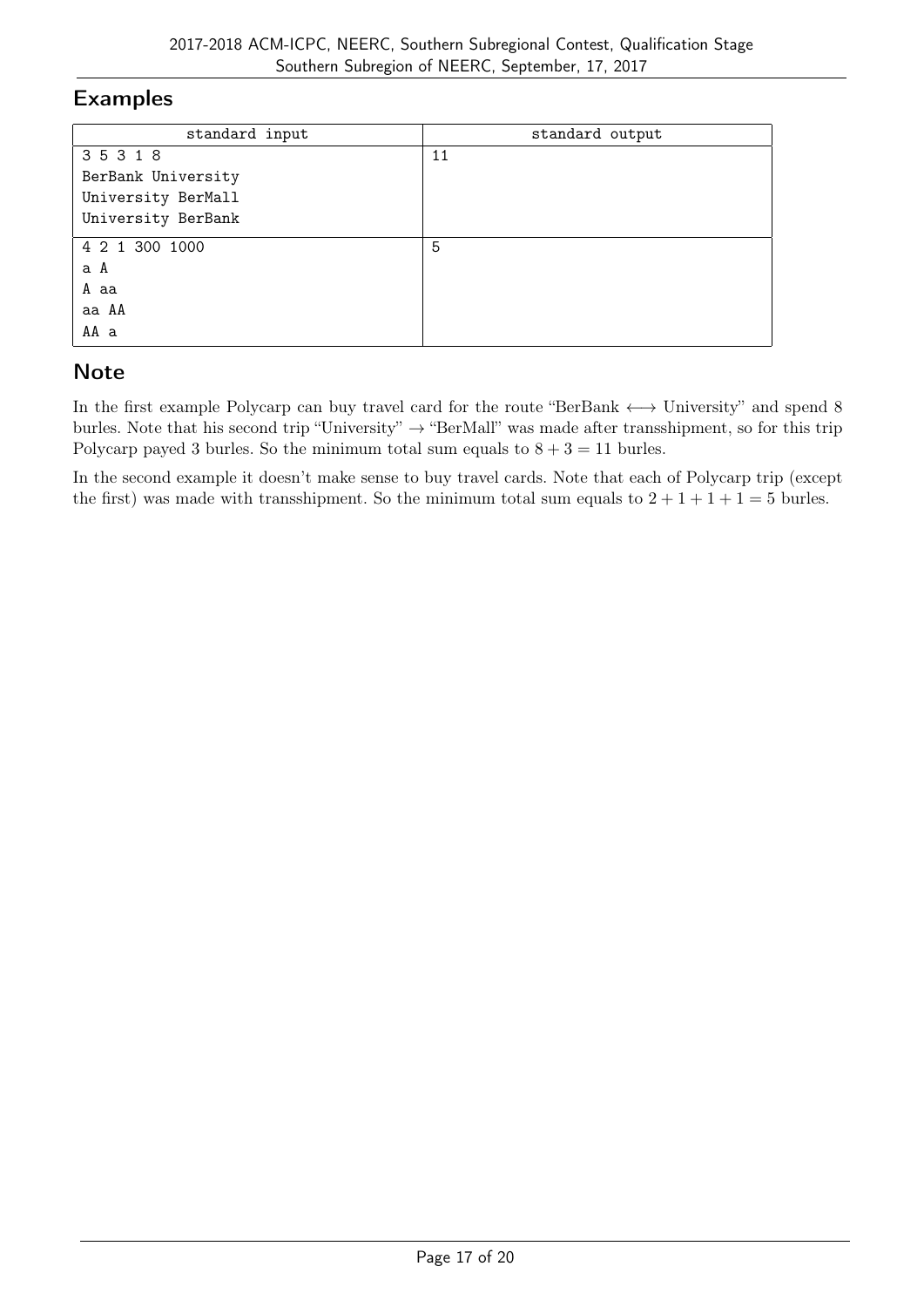# Problem L. Berland SU Computer Network

| Time limit:   | 2 seconds     |
|---------------|---------------|
| Memory limit: | 256 megabytes |

In the computer network of the Berland State University there are *n* routers numbered from 1 to *n*. Some pairs of routers are connected by patch cords. Information can be transmitted over patch cords in both direction. The network is arranged in such a way that communication between any two routers (directly or through other routers) is possible. There are no cycles in the network, so there is only one path between each pair of routers over patch cords.

Unfortunately, the exact topology of the network was lost by administrators. In order to restore it, the following auxiliary information was collected.

For each patch cord *p*, directly connected to the router *i*, list of routers located behind the patch cord *p* relatively *i* is known. In other words, all routers path from which to the router *i* goes through *p* are known. So for each router *i* there are  $k_i$  lists, where  $k_i$  is the number of patch cords connected to *i*.

For example, let the network consists of three routers connected in chain 1 *−* 2 *−* 3. Then:

- the router 1: for the single patch cord connected to the first router there is a single list containing two routers: 2 and 3;
- the router 2: for each of the patch cords connected to the second router there is a list: one list contains the router 1 and the other  $-$  the router 3;
- the router 3: for the single patch cord connected to the third router there is a single list containing two routers: 1 and 2.

Your task is to help administrators to restore the network topology, i. e. to identify all pairs of routers directly connected by a patch cord.

#### Input

The first line contains a single integer  $n (2 \le n \le 1000)$  — the number of routers in the network.

The *i*-th of the following *n* lines contains a description of the lists for the router *i*.

The description of each list begins with the number of routers in it. Then the symbol ':' follows, and after that the numbers of routers from the list are given. This numbers are separated by comma. Lists are separated by symbol '-'.

It is guaranteed, that for each router *i* the total number of routers in its lists equals to *n −* 1 and all the numbers in lists of each router are distinct. For each router *i* lists do not contain the number *i*.

## **Output**

Print -1 if no solution exists.

In the other case print to the first line  $n-1$  — the total number of patch cords in the network. In each of the following *n −* 1 lines print two integers — the routers which are directly connected by a patch cord. Information about each patch cord must be printed exactly once.

Patch cords and routers can be printed in arbitrary order.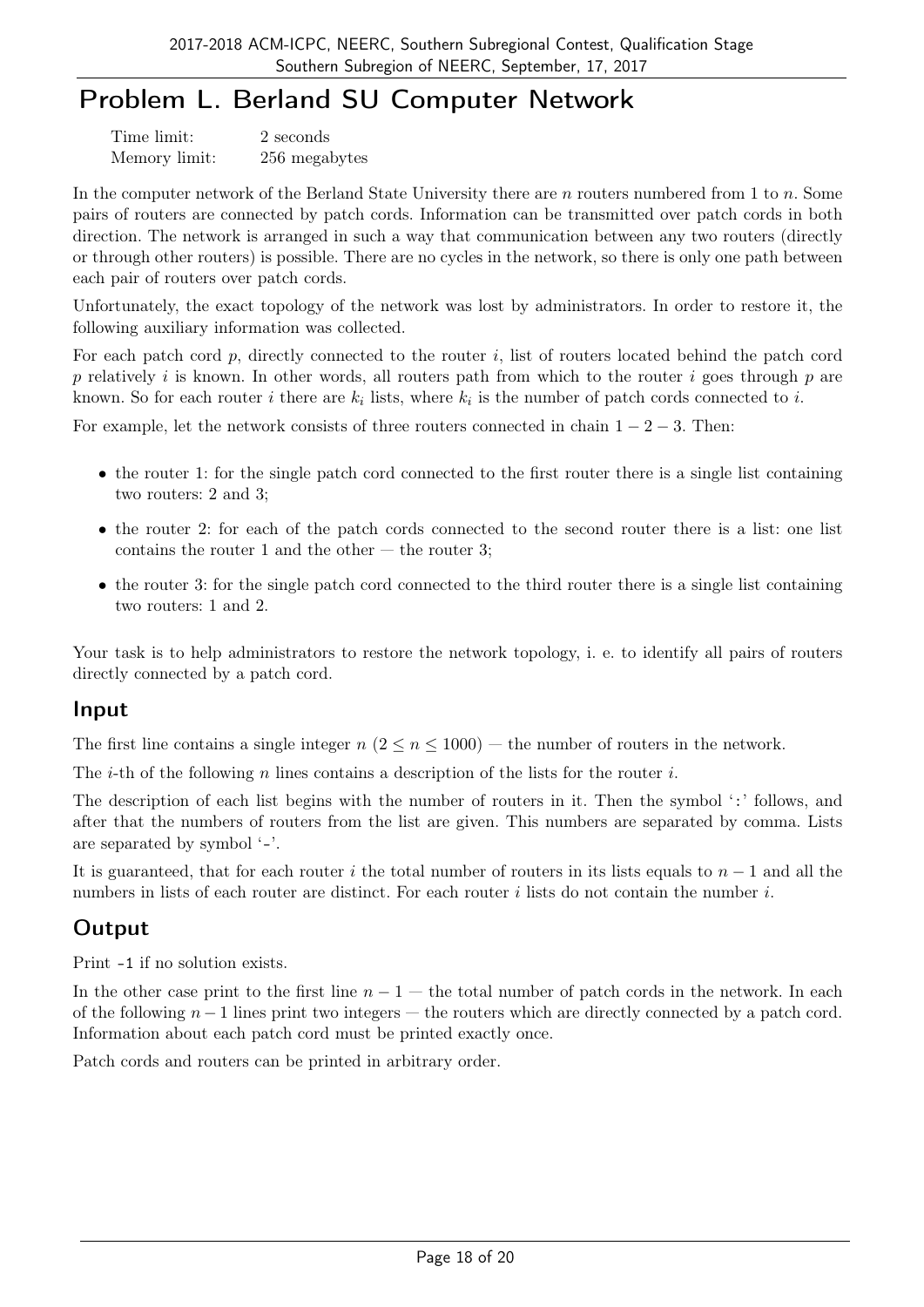| standard input  | standard output |
|-----------------|-----------------|
| 3               | $\mathbf{2}$    |
| 2:3,2           | 2 <sub>1</sub>  |
| $1:1 - 1:3$     | 2 <sub>3</sub>  |
| 2:1,2           |                 |
| 5               | 4               |
| 4:2,5,3,4       | 2 <sub>1</sub>  |
| $1:4-1:1-2:5,3$ | 2 4             |
| 4:4,5,2,1       | 5 <sub>2</sub>  |
| 4:2,1,3,5       | 35              |
| $1:3-3:4,2,1$   |                 |
| 3               | $-1$            |
| $1:2-1:3$       |                 |
| $1:1 - 1:3$     |                 |
| $1:1 - 1:2$     |                 |

## Note

The first example is analyzed in the statement.

The answer to the second example is shown on the picture.



The first router has one list, which contains all other routers. The second router has three lists: the first — the single router 4, the second — the single router 1, the third — two routers 3 and 5. The third router has one list, which contains all other routers. The fourth router also has one list, which contains all other routers. The fifth router has two lists: the first  $-$  the single router 3, the second  $-$  three routers 1, 2 and 4.